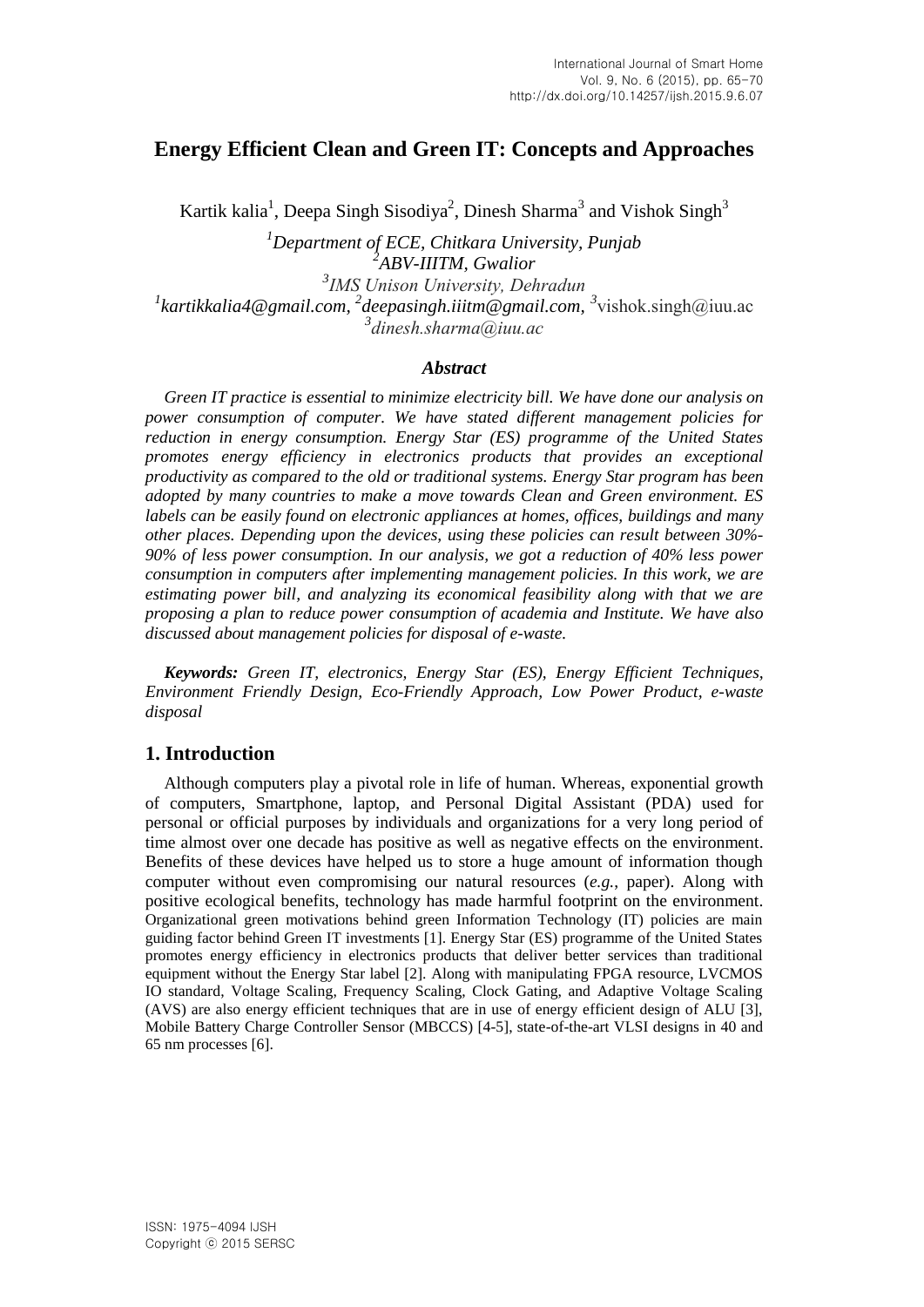#### **1.1. Hazardous e-waste**

| Cadmium | Beryllium |
|---------|-----------|
| Lead    | Mercury   |

**Table 1. Hazardous Chemical Presents in E-waste**

Hazardous e-waste such as Cadmium, Lead, Mercury or Beryllium available in equipmemnt like electronic circuit boards, CRTs (Cathode ray tubes), processed and unprocessed CRT glass, power storing batteries, lamps and other electronic devices. These equipments, when become unworkable are classified as e-waste. Developed countries take proper care of disposal of non-working equipment, electronic devices that are exported for reuse and repair. This policy of developed country helps them to maintain their hazardous garbage dump.

#### **1.2. Issues and Economics**

IT and electronics industries have played a great role in helping or providing opportunities for those organizations which are focusing their work on green or sustainable business development practices. In a survey, it was found that these advanced systems helps to reduce cost, energy, environmental and travel-related issues from ongoing consumption of resources.

The issues which are leading industries or organizations towards adopting these Green IT movement or energy efficient systems/techniques are stated below:

**1.2.1.** Rise in demand of energy with increased unit cost and availability of limited resources.

**1.2.2.** Improper Management and disposal of e-waste (Hazardous electronic waste).

## **1.3. Program**

These days many IT and electronics, industries and organizations are moving towards Green techniques and programs to achieve objectives that focuses on energy efficient designs, power management techniques, reduction in the hardware and maintenance cost and alternatives for reducing e-waste. The three major areas where this topic is focusing on are stated below:



**Figure 1. Smart Art Design for Different Program for Green IT**

#### **1.3.1. Energy Efficiency Program**

The main objective of these programs is to maximize the energy yield and computing efficiency in the electronics and IT sectors, reduction of energy consumption in data center levels, reducing the electric utility costs which is affordable to the consumer and minimizing the impacts of global greenhouse gas on environment. Efficiency strategies that will make a real impact on balance sheet and environmental record are more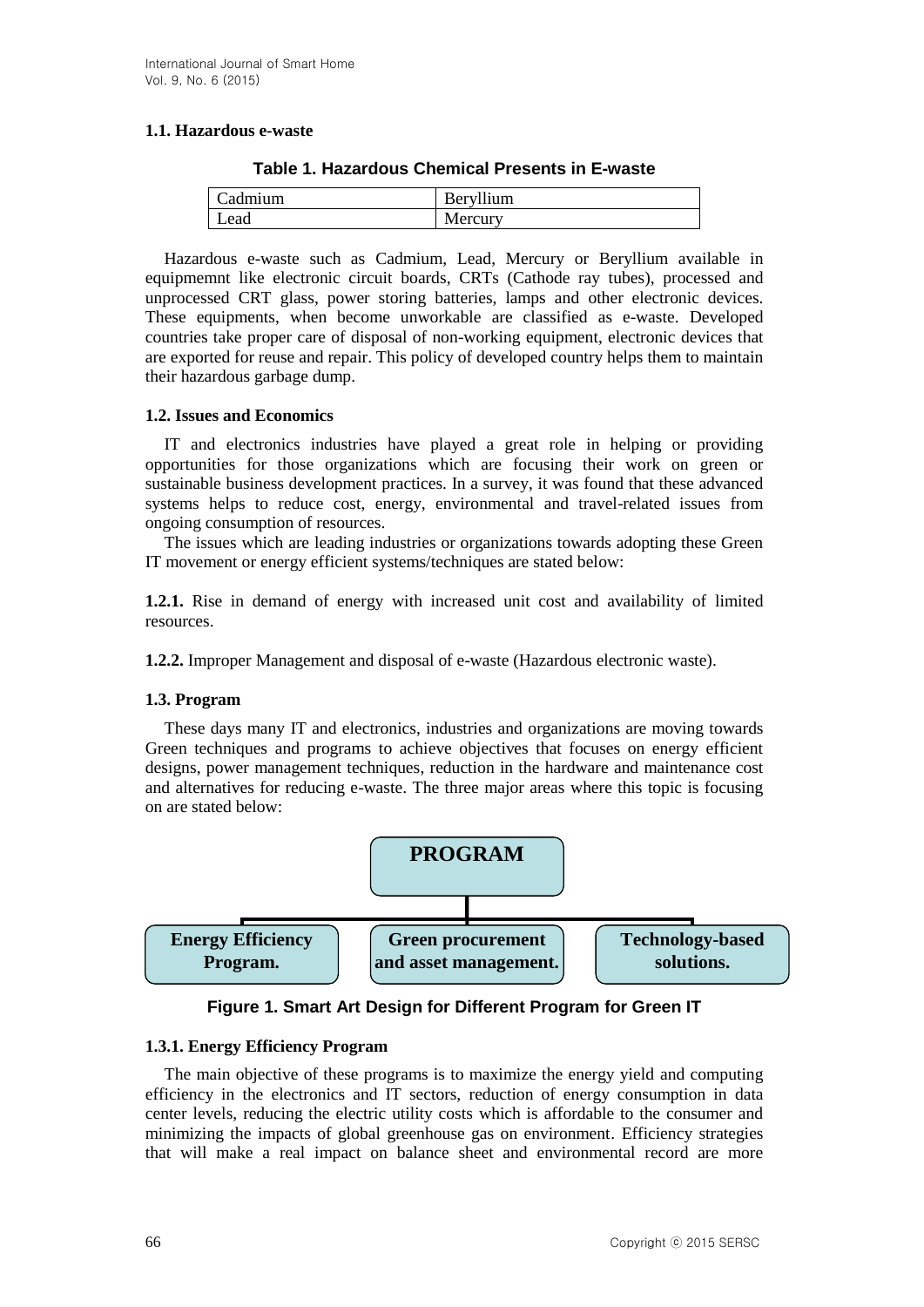elaborate than simply replacing bulbs. Network level energy management software helps us to centralize the management of power of PCs and Visual Display Unit (VDU), which ensures that our network is configured to efficiently respond the rise in power demands of electronics and IT industries.

A key role which a consumer can play in investing energy efficiency takes place at the time of purchasing optimized electronic devices such as monitors, lightening devices, cooling devices, drives and machines which approved and certified by Energy star Program.

**Green Procurement and Asset Management Program** is an initiative that focuses on purchasing electronics equipments that are more efficient in terms of energy and are Ecofriendly. The technology should focus on 3 R's while designing electronic equipments: Reduce, Reuse and Recycle.

This program also includes extended life cycle of the products, reduction of hazardous materials in product manufacturing, packaging and industry/factory waste management programs.

#### **Technology-Based Solutions.**

This category includes designing of equipments or technology that will help to reduce travel, commuting and real estate costs along with the environmental impacts of jobs related to people movement. Technologies such as teleconferencing and web-based meeting play a great role in these solutions. Other options are such as web access, file sharing and emails using software's. Calling, Internet access, messaging and emails on personal mobile phones. Software products such as Microsoft office which are used for management of work without even compromising the natural resources for paper sheets. These are green computing techniques [7]. Due to presence of hazardous and toxic components in the circuits of devices, the proper disposal of these components ensures that we are following the environmental regulations of the society and protecting interest of our future generations. Formalizing a recycling mandate within company provides added value to new and existing customers, as this concern is first priority nowadays. Green computing challenges [8].

## **2. Analysis**

#### **2.1. Asset Disposal**

According to an analysis done by Silicon Valley Toxics Coalition, have shown that "ewaste" is the 2% of all waste contributions of USA. Throughout the world in different countries the electronics and IT industries are seeing trends towards legislation that will help to regulate the laws for the disposal of e-waste. Moreover customers are also playing an active role by inquiring about the recycling mandates and policies of electronic and IT companies. Charity organizations are great outlets for extending the lifecycle of our equipment.

#### **2.2. Indian Energy Scenario**

| S.N. | Sector               | <b>MW</b>   | %    |
|------|----------------------|-------------|------|
|      | <b>State Sector</b>  | 78,378.14   | 52.5 |
|      | <b>Center Sector</b> | 50,522.63   | 34.0 |
|      | Private Sector       | 28,328.71   | 13.5 |
|      | <b>Total</b>         | 1,57,229.48 |      |

#### **Table 2. Indian Energy Scenario**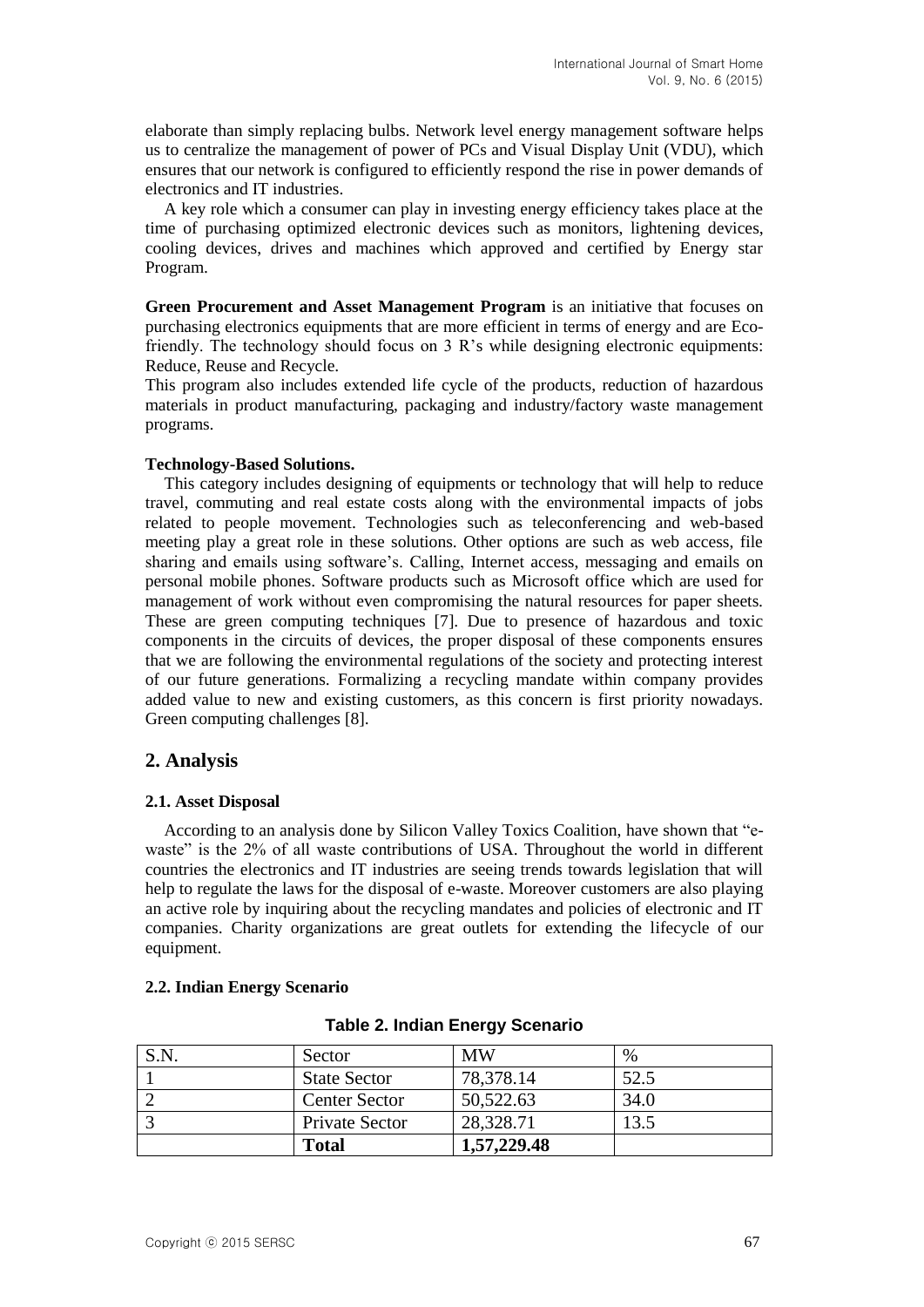

**Figure 2. Indian Energy Scenario**

# **3. Management of Energy at Home and Work Place**

**3.1.** Turing of Monitor of computer when not in use because monitors consume more than half the system's energy.

**3.2** Turning the laptops or computers in sleep-mode helps when not in use helps to reduce electricity cost by approximately 40%.

**3.3** Plugged in battery chargers draw power which is of no use unless connected to charging device. Pull the plug and save the energy.

**3.4** Turning On and off does not consume much energy. In fact, shutting computers down, when your work is finished actually reduces system wear and saves energy.

## **4. Calculations and Results**

#### **Case Study on Computers**

Total number of computers with servers: 220 Average energy consumption by a computer/hour: 200 Watt. Total number of working hours/day: 6 Total working days in a year: 219

We are substituting short forms for the table below: **Number of Computers =** A **Average energy Consumption per hour =** B **Total number of working hours per day =** C **Total number of working days in a year =** D **Total Consumption in Watt per hour =** E **4.1. Calculation of Energy Consumption**

## **Table 3. Energy Consumed by a Computer in a Year**

| $\mathbf{L}$ | n<br>ш | -<br>≖   | $\overline{\phantom{a}}$ |
|--------------|--------|----------|--------------------------|
|              | 200    | $\sim$ 1 | 262800                   |

Total consumption of energy by 1 computer is  $1*200*6*219 = 262800$  W/h. Energy consumed by 220 computers in a year (working days) =  $220*262800 = 57816000$  W/h.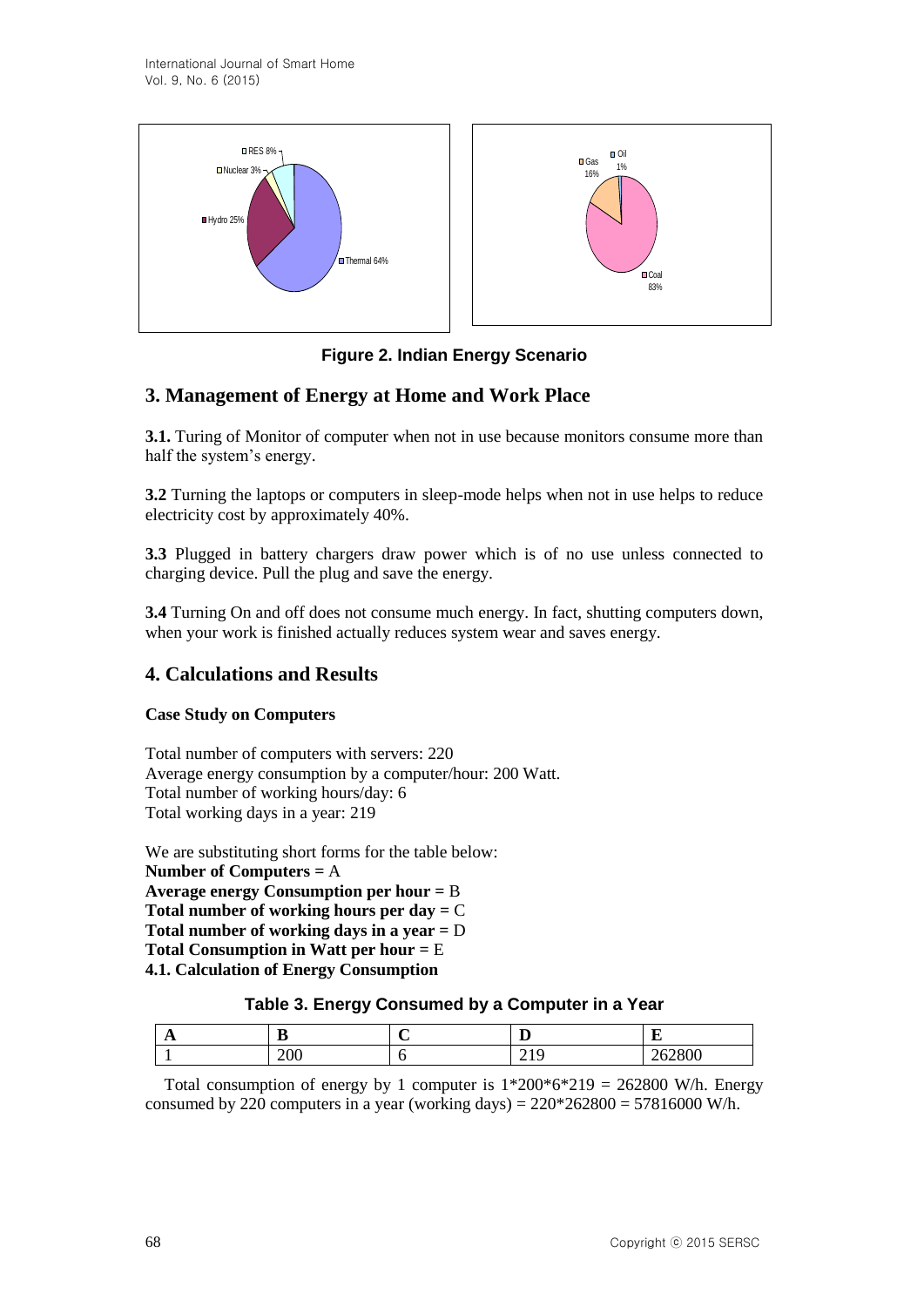#### **4.2. Calculation of Energy Cost.**

#### **Tariff per Unit =** T **Cost of Energy per Computer per year =** X **Cost of energy per year for 220 Computers =** Y

#### **Table 4. Cost of Energy per Computer in a Year**

| <b>Rs</b> 7.5                                    | Rs 1971 | Rs 433620 |
|--------------------------------------------------|---------|-----------|
| Tariff per unit is Rs.7.5 (For industrial line). |         |           |

Cost of energy per computer per year is 262800 W (Total consumption of energy by 1 computer)\*7.5 (Tariff per unit)/1000(W/KW) = Rs 1971.00

Cost of energy per year for 220 computers is  $220*262800 = 57816000$  W (Total consumption of energy by 220 computers) \* 7.5(Tariff per unit)/1000(W/KW) = Rs. 433620.00

#### **4.3. Energy and Cost Savings**

We are substituting short forms for the table below:

```
Number of Computers = 220 = P
New Average energy Consumption per hour = 120 = Q
Total number of working hours per day = 6 = RTotal number of working days in a year = 219 = STotal Consumption in Watt per hour = Z
```
Using power management policies, 40 % energy consumption may be reduced. Earlier the consumption of computer was 200 W but after implementing policies it reduced to 120 W only.

#### **Table 5. Power after Implementing Management Policies**

| . . | ∽<br>                 | ≖              |                            |
|-----|-----------------------|----------------|----------------------------|
|     | $\Delta$ c<br>$1 - U$ | $\overline{a}$ | $\sim$<br>--<br>vou<br>. . |

Total consumption of energy by 1 computer is  $1*120*6*219 = 157680$  W/h. Energy consumed by 220 computers in a year (working days) =  $220*157680 = 34689600$  W/h.

#### **Table 6. Energy Consumption Analysis after and before Implementing Policies**

| Energy Consumed in a year before implementing   57816000 W/h<br>Policies |              |  |
|--------------------------------------------------------------------------|--------------|--|
| Energy Consumed in a year after implementing Policies                    | 34689600 W/h |  |
| Total Energy saved after implementing Policies                           | 23126400 W/h |  |
|                                                                          |              |  |

Saving in energy consumption=  $(57816000-34689600)$  W/h = 23126400 W/h as shown in Table 6 and Figure 1.

#### **4.4. Effect of Efficient Energy on Environment**

**4.4.1.** 0.75 Kg Carbon dioxide generated for producing 1kW power by thermal plant.

**4.4.2.** Reduction in Carbon dioxide due to implementing power management policies  $=$  23126.4 kW  $*$  0.75 kg of CO<sub>2</sub> = 17344.8 Kg of CO<sub>2</sub>